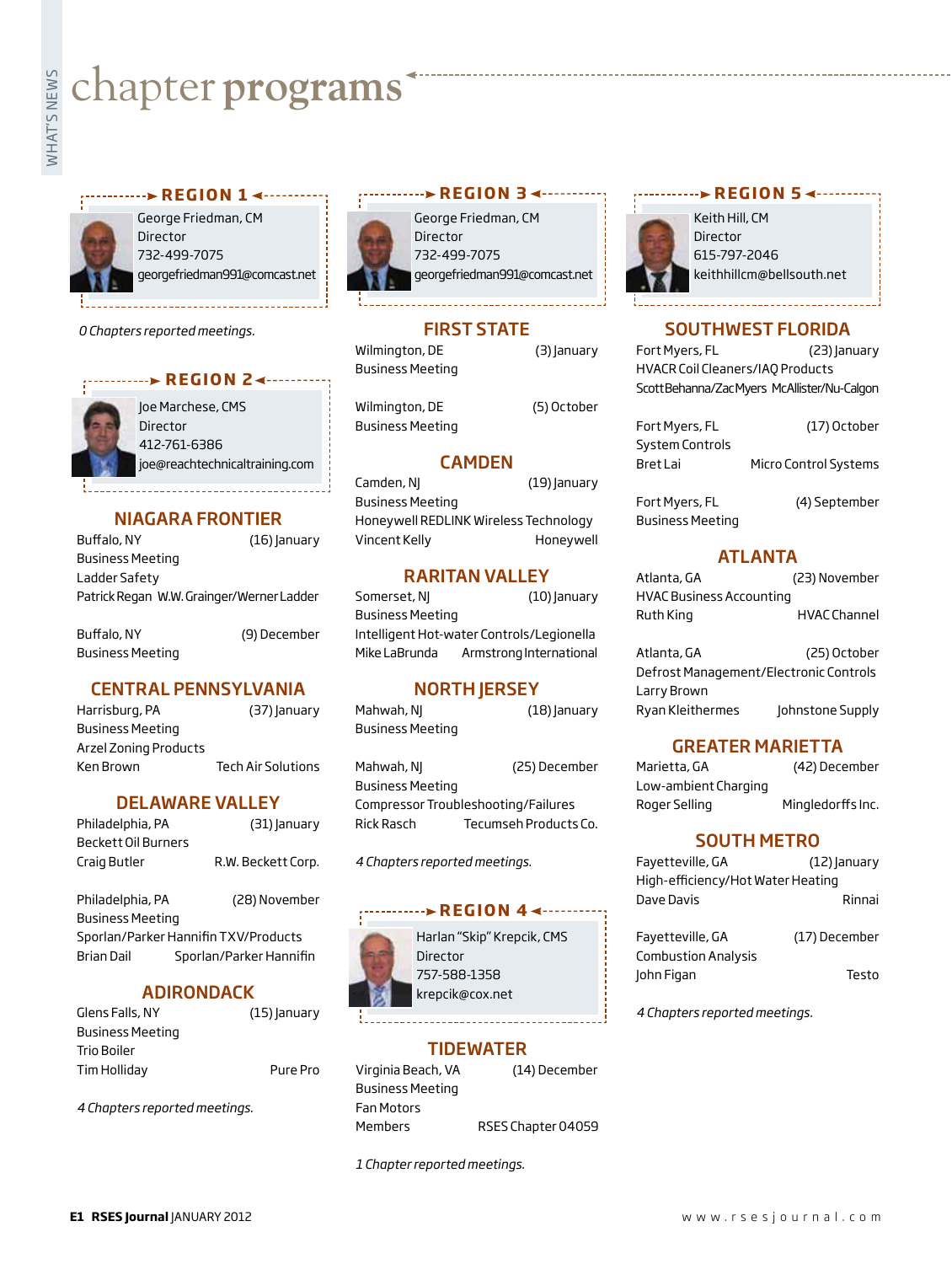

Harlan "Skip" Krepcik, CMS Director 757-588-1358 krepcik@cox.net

#### **COLUMBUS**

Columbus, OH (11) January Business Meeting

Columbus, OH (14) November Flame Rect./Meters/Subcooling/Superheat Andy Scheks, CMS Famous Supply

Columbus, OH (11) September Copeland Condensing Units Jim Weddendorf Emerson Climate Tech.

Columbus, OH (14) August Business Meeting RSES Bash RSES Chapter 06095

#### DAYTON

Dayton, OH (24) January VFDs/Electric Motors John Shepherd Electro Static Tech./AEGIS

#### LAKE ERIE

| Mentor, OH                               | (9) January      |
|------------------------------------------|------------------|
| Technology for Data Centers/Server Rooms |                  |
| loe DeTomaso                             | Liebert & Assoc. |

Mentor, OH (4) July Business Meeting

*3 Chapters reported meetings.*

#### **REGION 7 <--------**



Keith Hill, CM Director 615-797-2046 keithhillcm@bellsouth.net

#### MIDDLE TENNESSEE

Nashville, TN (7) January HVACR Piping Principles, Part 2 Shannon Chambers T&O Refrigeration

*1 Chapter reported meetings.*



Rich Hoke, CMS Director 847-931-5650 richhoke@sbcglobal.net **r REGION 8** 

#### Fox Valley

West Chicago, IL (23) January Business Meeting Duct Fittings/Design Bill Keehan Standex

#### GREATER CHICAGO

Chicago, IL (14) December Business Meeting VFDs/Basic Ops/Energy Savings Mike Dreisilker/Zak Zych Dreisilker

#### CENTRAL IOWA

Ames, IA (6) January Business Meeting

#### GREATER DETROIT

Detroit, MI (24) January Acetylene Shortage/Alternatives Richard Turner Metro Welding

#### MISSISSIPPI VALLEY

Davenport, IA (7) January Business Meeting

Davenport, IA (35) October Lennox Solar Assist AC Jim Rezab Lennox Industries

#### CAPITAL CITY

Madison, WI (8) January Business Meeting Current Events/Heating/Oil Heating Members RSES Chapter 08398

*6 Chapters reported meetings.*

# **r EGION** 9∢ ··········



Mike Eckstein, CM Director 816-632-0109 meck@northmo.net

#### ST LOUIS GATEWAY

| St. Louis, MO                   | (21) January |
|---------------------------------|--------------|
| <b>Business Meeting</b>         |              |
| <b>HVAC Chemicals/Processes</b> |              |
| Tony Lawson                     | Nu-Calgon    |
|                                 |              |

| St. Louis, MO                       | (29) December |
|-------------------------------------|---------------|
| <b>Business Meeting</b>             |               |
| Wireless, Geothermal Stats/Internet |               |
| James Martin                        | Honeywell     |
|                                     |               |

*1 Chapter reported meetings.*

#### *<b>REGION10*



Larry D. Brewer, CM Director 512-963-1612 ldbrewer@suddenlink.net

#### COWTOWN

| Fort Worth, TX          | (13) December      |
|-------------------------|--------------------|
| <b>Business Meeting</b> |                    |
| Success in Business     |                    |
| Terry Taylor            | RSES Chapter 10200 |

#### SAN ANTONIO

San Antonio, TX (80) November Business Meeting Housing Market/Add-ons/Replacements Chris Van Rite M&M Manufacturing

#### TRI-COUNTY

New Braunfels, TX (13) January Business Meeting Ambient Temperatures/Condensing Larry Brewer, CM Insco Distributing Inc.

New Braunfels, TX (33) December Business Meeting

*3 Chapters reported meetings.*